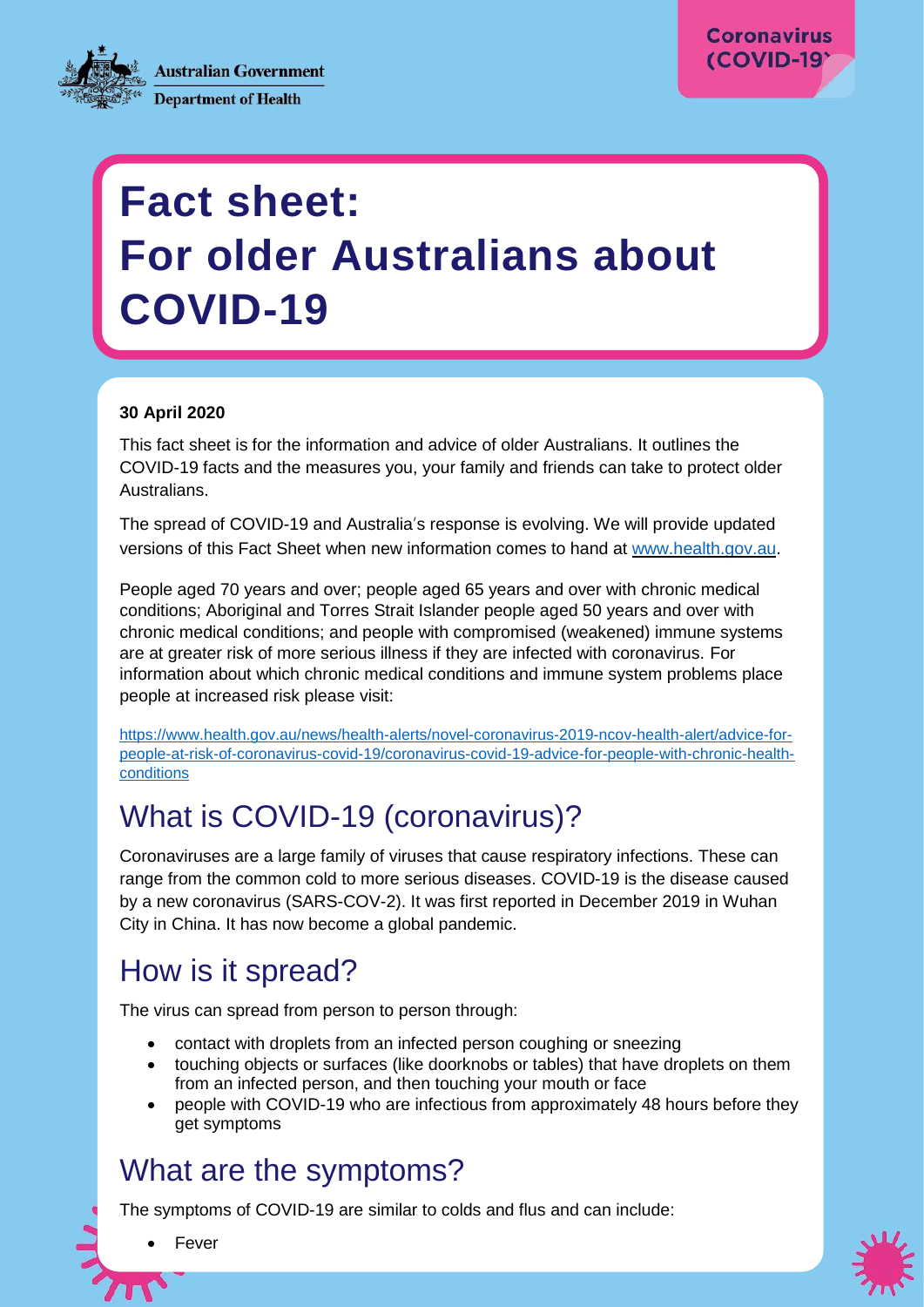#### Do I need to be tested if I have those symptoms?

Your doctor will tell you if you need to be tested and will arrange for the test.

Generally you will be tested if you develop fever or respiratory symptoms and meet at least one the following criteria:

- you have returned from overseas in the past 14 days
- you have been in close contact with someone diagnosed with COVID-19 in the past 14 days
- you travelled on a cruise ship (either passenger or crew) in the 14 days before developing symptoms
- you are a health care, aged care or residential care worker
- you live in an area where there is a higher risk of community transmission, as defined by the local public health unit.

People in high-risk settings will be tested if there are two or more people with fever and respiratory symptoms in the setting. High-risk settings include residential aged care facilities

If you are in hospital, have a fever and/or serious respiratory symptoms, and there is no other clear cause of the symptoms, you will have a test arranged by your doctor.

Some states and territories may have more testing criteria based on their respective cases.

#### Why is COVID-19 so dangerous for older people?

The risk of serious illness from COVID-19 increases with age. The highest rate of fatalities is among older people, particularly those with serious health conditions or a weakened immune system. There is currently no cure or vaccine for COVID-19.

For people living with dementia or some other form of cognitive impairment, the ability to follow instruction or to alert others about potential symptoms may be a challenge. This is especially so where there is a limited capacity to communicate verbally or express pain and discomfort. In this situation, observation by someone who knows the person with dementia may assist in identifying changes in their health.

To protect older Australians and those with compromised immune systems we all need to work together to help stop the spread of COVID-19.

#### I am an older person, what can I do?

Even if you are feeling well it is important to take steps to prevent the spread of this virus.

The National Cabinet has asked that older Australians stay at home unless it is for essential purposes like food shopping, medical appointments and exercise.

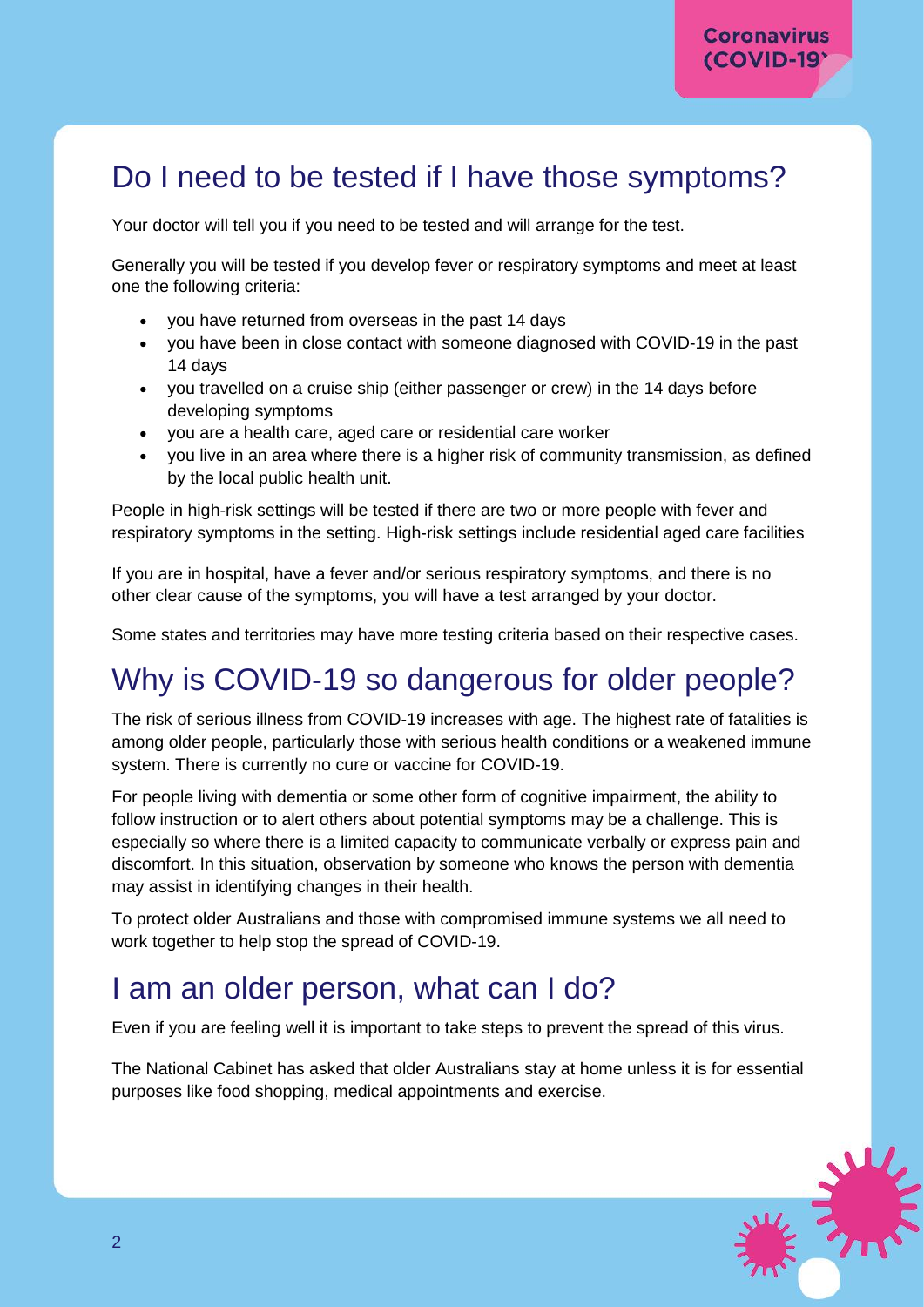This advice relates to:

- people 70 years of age and older
- people 65 years of age and older with chronic health conditions
- Indigenous Australians 50 years of age and older with chronic health conditions
- people with compromised (weakened) immune systems.

Good hygiene and taking care when interacting with other people, are the best defences for you and your family against COVID-19. This includes:

- covering your mouth and nose when you cough and sneeze with your elbow or a tissue
- disposing of tissues immediately after they are used, into a dedicated waste bin and washing your hands
- frequently practising hand hygiene; this means either washing your hands with soap and water or using an alcohol-based hand sanitiser, including before and after eating and after going to the toilet
- avoiding touching your face and eyes
- using alcohol-based hand rub (sanitiser), where available
- cleaning and disinfecting surfaces you touch regularly
- where possible, staying 1.5 metres away from other people
- if you are sick, avoiding contact with others.

If you start to feel unwell, phone the National Coronavirus Helpline on 1800 020 080 or your GP who will be able to provide you with further advice.

### Can I go to the shops or catch the bus, or should I stay in my own home?

The Australian Government has asked that older Australians stay at home unless it is for essential purposes like food shopping, medical appointments and exercise.

Essential home care services may still be delivered to you, with necessary precautions in place. Where possible, this should be through the usual services currently providing these services. The good hygiene measures described above should be observed. You should also stay at least 1.5 metres away from other people. Personal care providers will use the necessary precautions for any unavoidable closer contact involved in your care.

#### How can I access health services?

In response to the COVID-19 pandemic, the Australian Government has introduced, and will continue to introduce, measures designed to contain the spread of the virus, minimise potential exposure for patients and health workers and aim to take pressure off hospitals and emergency departments.

New Medicare Benefits Schedule (MBS) items have been introduced for Telehealth services. This means appointments with your Doctor or healthcare professional can now take place over a phone or via a video call. These Telehealth services may substitute some face-toface consultations.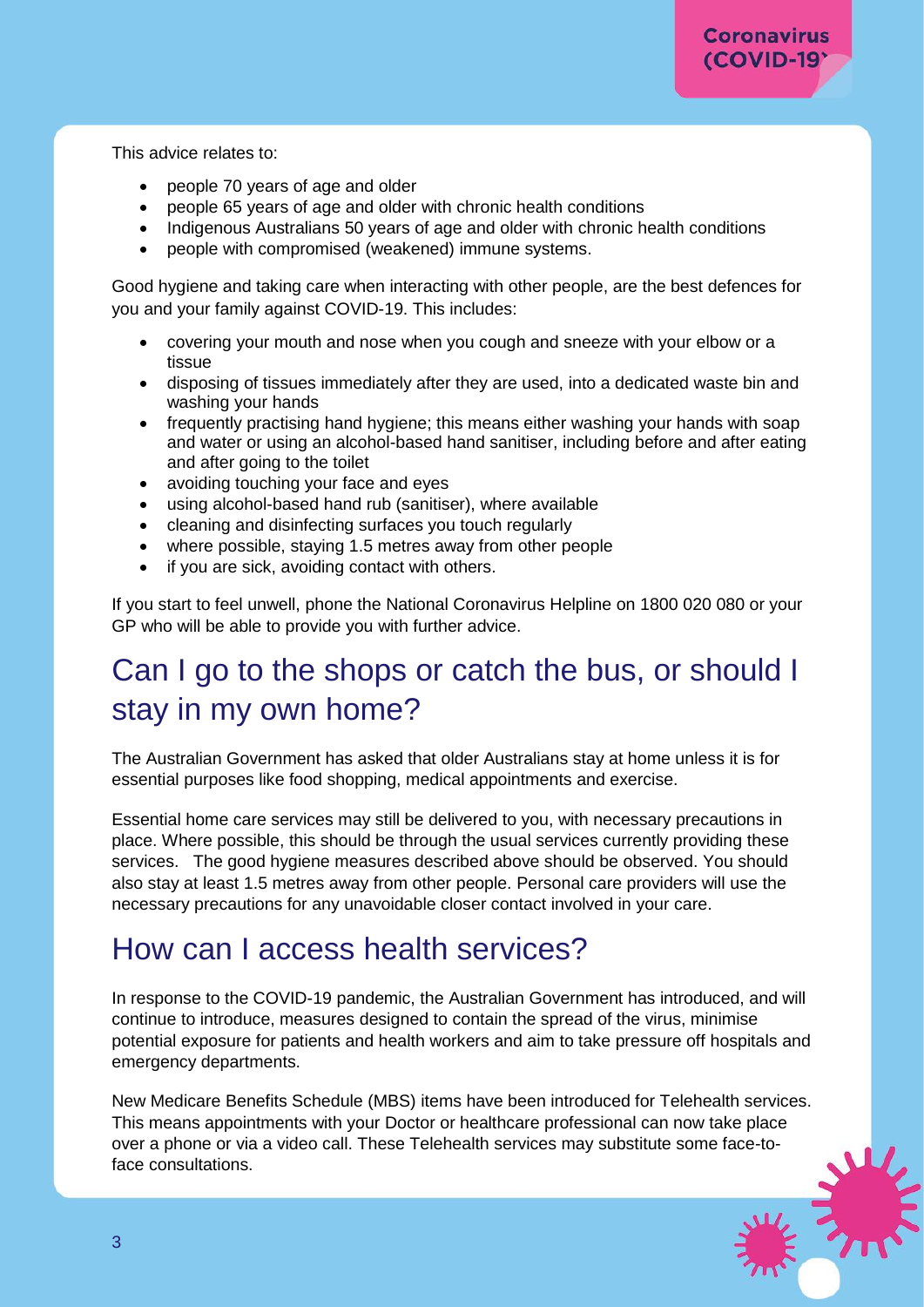Currently, services that can be accessed via Telehealth include GP services, mental health treatment, chronic disease management, Aboriginal and Torres Strait Islander health assessments, services to people with eating disorders, and services to patients in aged care facilities, and may include after-hours consultations when appropriate.

To see if you can attend your medical appointments using Telehealth, ring your healthcare professional directly.

# Should I still go to the doctor?

You can still go to medical appointments if necessary. If you do leave your home, it is important that you remember to practise good hygiene and social distancing. As discussed above, you may be able to access your healthcare providers via Telehealth.

To see if you can attend your medical appointments using Telehealth, ring your healthcare professional directly

#### Are other vaccinations important?

It is very important that you reduce your risk of getting other illnesses while COVID-19 remains in our community. There is no vaccine for COVID-19. However, it is important that you get the 2020 influenza vaccination which is now available from your GP or pharmacy.

Discuss with your doctor whether you should also have the pneumococcal vaccination against pneumonia, which is recommended for everyone over 65. You should also discuss having a shingles vaccination.

# What if I need urgent assistance that cannot be provided by my current carer?

Older Australians can access short term home support services (such as meals or personal care) in an emergency without having had an aged care assessment. Assessments can also be conducted using Telehealth rather than face-to-face where appropriate. Speak with a home care provider about these measures.

#### I have a Home Care Package - what does this mean for me?

Consumers with Home Care Packages have flexibility with how they spend their funds over a wide range of care and services to support to stay safe, healthy and independent in their home.

The Australian Government will ensure home care providers have even greater support to meet the changing needs of clients as the situation unfolds.

With support from the Australian Government, home care providers are working hard to meet people's needs during the crisis.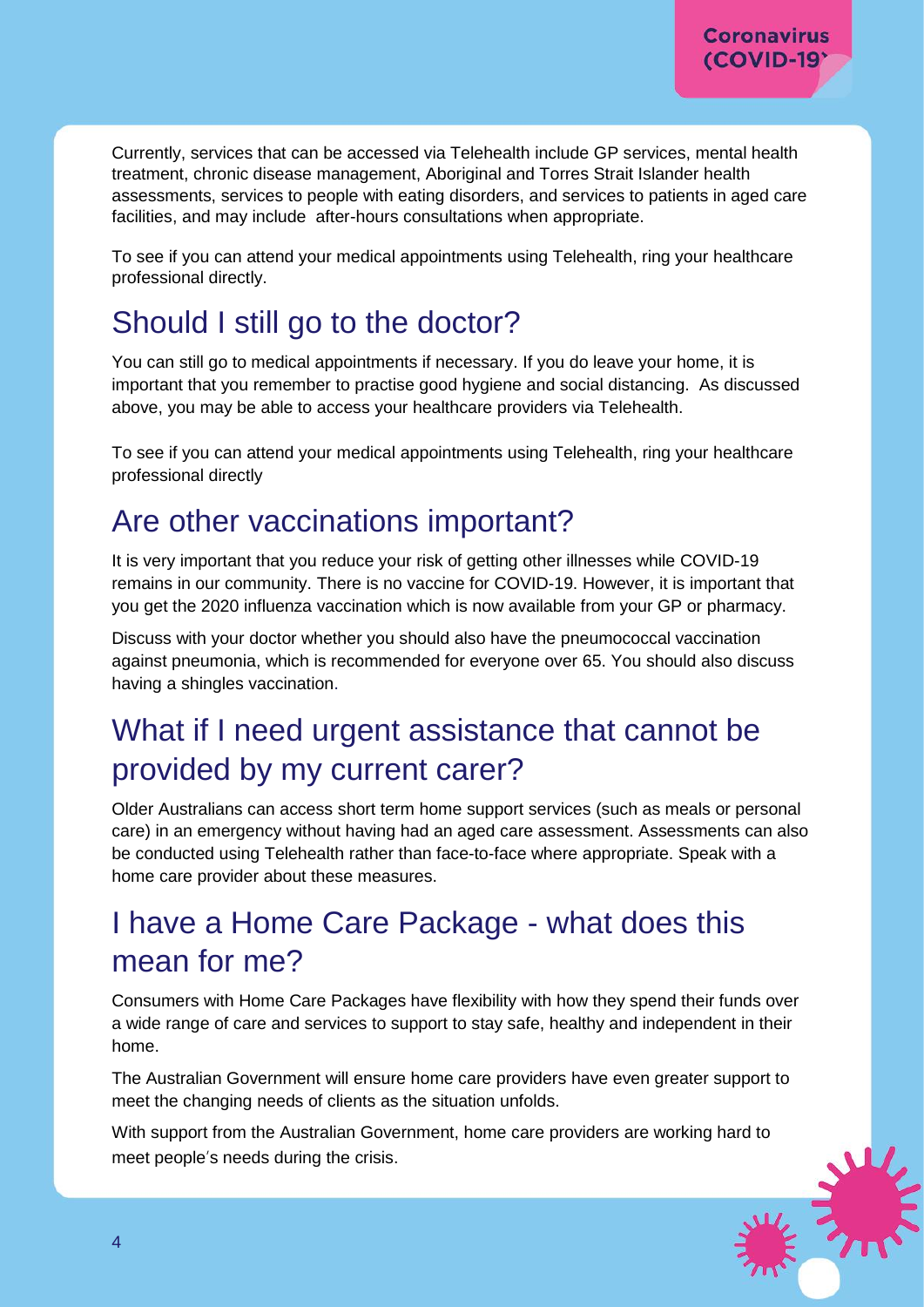The services you currently receive through your Home Care Package will continue. However, there may be some changes to the way service is delivered. For example, home care staff may change the way that personal care is done to limit person-to-person touch where possible, or wear masks and gloves where they may not have previously.

If you are concerned about the way your current services are being delivered or would like to make changes to your services because of the COVID-19 outbreak, please contact your provider. You can also speak with your provider about changes to your usual services, such as arranging help to go to the shops or arranging your carer to shop on your behalf.

# What happens if I**'**ve spent all the money in my Home Care Package this month?

In emergency situations, if an older Australian has fully allocated their Home Care Package, they may access short term home support services for a range of services including nursing, personal care and meals through the Commonwealth Home Support Program (CHSP).

Under existing arrangements for the CHSP, clients whose Home Care Package is fully allocated may, in an emergency (such as when a carer is not able to maintain their caring role), access additional services under the CHSP on a short-term basis. These instances must be time limited, monitored and reviewed. Under this provision, a client with a Home Care Package that is fully allocated who requires urgent services due to COVID-19 may be supported through time-limited CHSP services.

Speak with your home care provider about these measures.

#### What if I want to stop receiving my Home Care Package services?

There are multiple reasons why you, or your representative, may ask to stop receiving care and services. If your circumstances have changed due to COVID-19, home care providers can offer to review your care plan and adjust your package of care and services.

Home care providers have an ongoing responsibility to prevent and control infection and detail their actions to manage COVID-19. If you are concerned about exposure to COVID-19, please discuss your concerns with your provider. There are resources available to support general discussions about COVID-19, including appropriate use of surgical masks available here: [https://www.health.gov.au/resources/collections/novel-coronavirus-2019](https://www.health.gov.au/resources/collections/novel-coronavirus-2019-ncov-resources) [ncov-resources](https://www.health.gov.au/resources/collections/novel-coronavirus-2019-ncov-resources)

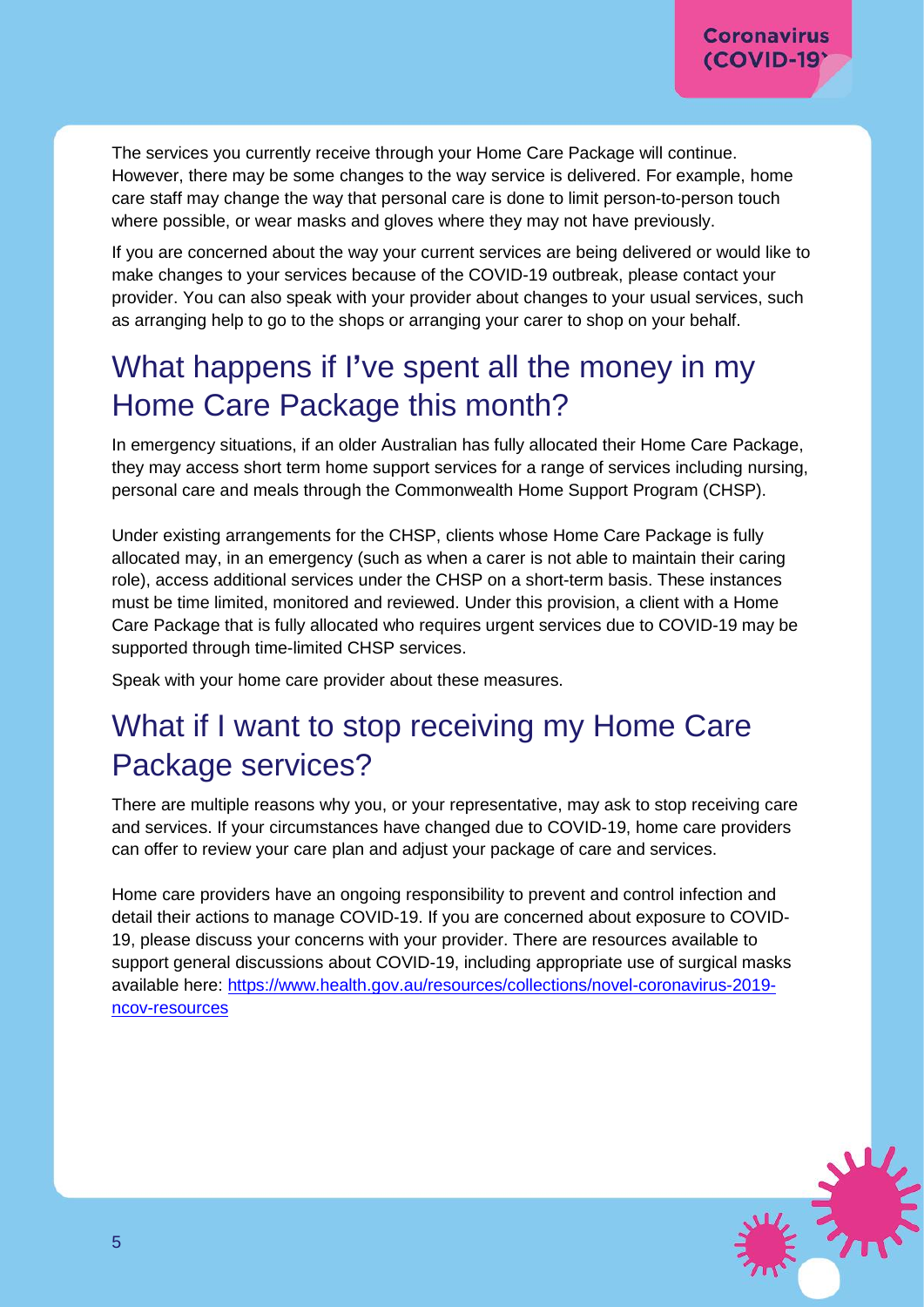Providers can offer for you to suspend, or 'take leave 'from your package. You need to let your provider know the date that your leave starts. This does not have to be in writing, but your provider must record the dates. Your provider must:

- not deliver services during the period you have taken leave but must start them again when you return; and
- tell you about any changes to your home care fees and the costs charged to your Home Care Package.

# I receive care through the Commonwealth Home Support Program (CHSP) - what does this mean for me?

Like the Home Care Package program, the Australian Government will ensure CHSP providers have extra support to meet the changing needs and increased demand of clients during the COVID-19 pandemic.

Generally, most of the services you currently receive through your CHSP service provider will continue. However there may be some changes to the way services are delivered and their frequency. For example, CHSP staff may change the way that personal care is done to limit person-to-person touch where possible, while transport providers may limit the number of trips they offer to just essential services (e.g. trips for medical appointments). The Government has requested that some services, such as face-to-face Social Support Group activities, cease entirely to help prevent the spread of the virus through the community.

If you are concerned about the way your current services are being delivered or would like to make changes to your services because of the COVID-19 outbreak, please contact your provider. You can also speak with your provider about changes to your usual services, such as arranging help to go to the shops, getting groceries or meals delivered to you or arranging your carer to shop on your behalf.

If you want to reduce your CHSP services, make sure you discuss your options with your service provider to ensure you remain safe at home.

# If I need medicines, how will I be able to access them?

Pharmacies are an essential service and will remain open. If you need to collect prescriptions you can leave you home to do so.

However, the Australian Government has created new measures to allow prescription medications to be home delivered to reduce potential exposure to COVID-19. It is also possible in some cases to obtain a continuing supply of your usual medications if you are unable to get a prescription from your GP.

Contact your local pharmacy to find out how you can use these options to safely obtain your medications without leaving home.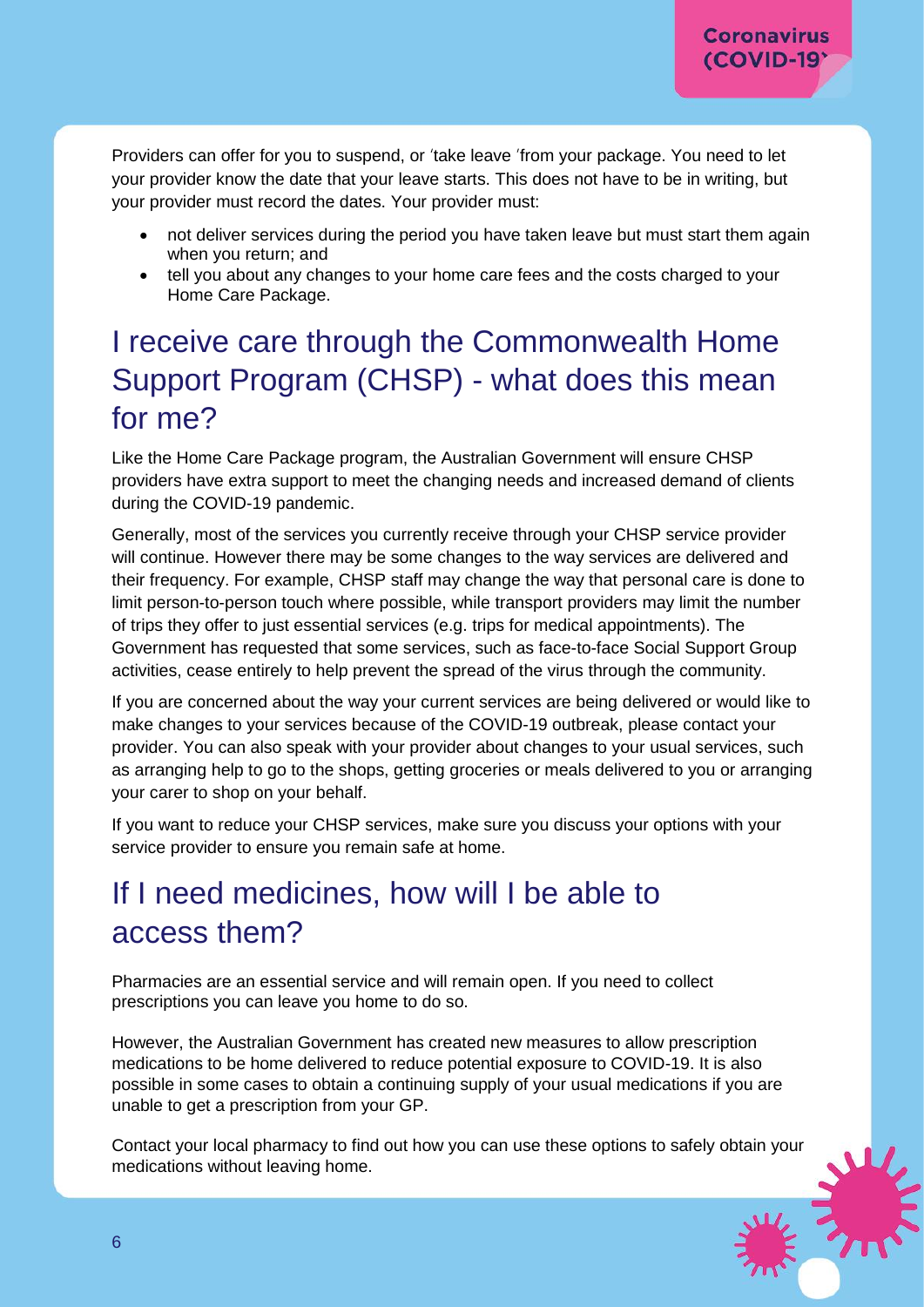# Can I still have contact with friends and family?

The Australian Government has asked that everyone stay at home and limit their contact with others unless it is for essential purposes. This is particularly important for older people. The new restrictions are in place to protect all Australians and especially those at a higher risk from COVID-19. These restrictions are difficult for many of us, but are essential to controlling the impact of the virus. Even though you may not be able to see your family and friends in person, it is really important that you stay in touch with them. Phone calls, video chats through programs like FaceTime and Skype, and emails are a great way to stay connected.

Reaching out to family, friends and neighbours is just as important for your health as protecting yourself from contracting coronavirus.

All Australians are working together to beat this virus and many in the community are willing to offer assistance.

The Australian Government is providing additional funding to the Community Visitors Scheme (CVS). The CVS is a free service that aims to provide friendship and companionship to older people receiving aged care services and help develop social connections.

To find out how you can access the CVS, speak to your facility or contact My Aged Care by phoning 1800 200 422 or logging on to [www.myagedcare.gov.au](http://www.myagedcare.gov.au/)

If you regularly visit someone living with dementia or another cognitive impairment, considering other ways of maintaining social contact will help reassure individuals who may feel anxious about possible changes to their day to day life. You can also contact the National Dementia Helpline on 1800 100 500. For additional support contact:

- Beyond Blue 1300 224 636
- Lifeline 13 11 14

# Should I visit my family and friends in a residential aged care facility?

To protect our most vulnerable people, the Australian Government and state and territory governments have put in place restrictions on visits to all residential aged care facilities. If you do visit, the aged care home will have strict procedures you will need to respect and follow. Information on these restrictions are available here:

[https://www.health.gov.au/resources/publications/coronavirus-covid-19-information-for](https://www.health.gov.au/resources/publications/coronavirus-covid-19-information-for-families-and-residents-on-restricted-visits-to-residential-aged-care-facilities)[families-and-residents-on-restricted-visits-to-residential-aged-care-facilities](https://www.health.gov.au/resources/publications/coronavirus-covid-19-information-for-families-and-residents-on-restricted-visits-to-residential-aged-care-facilities)

Some aged care providers are asking all visitors not to visit facilities in order to protect the older people living in the facility. In these cases, there is usually a process the provider has in place for exceptions, such as when a loved one is very unwell. Call the facility to understand what processes are in place. If you have concerns with the facility's actions,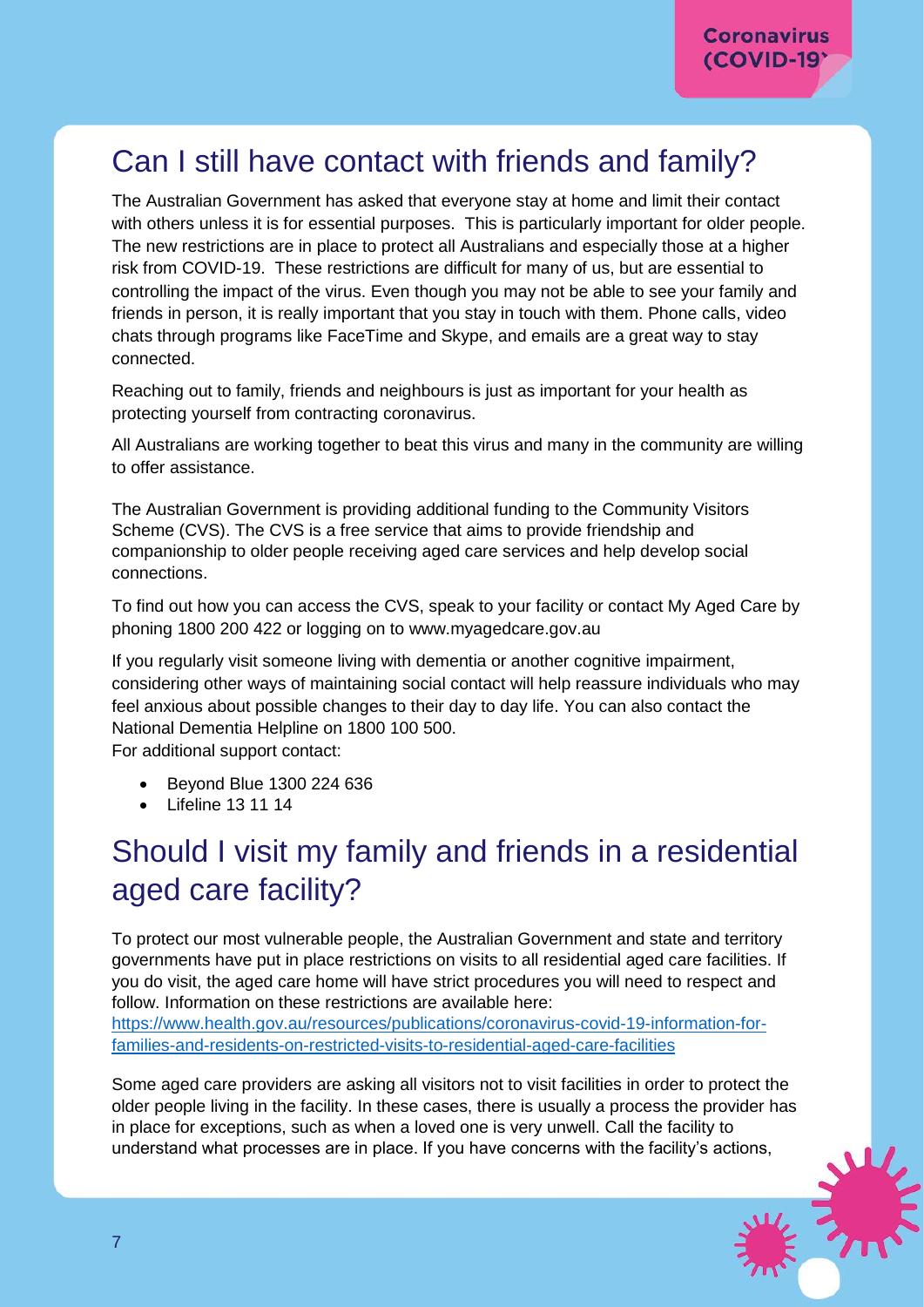contact the Older Person's Advocacy Network on 1800 700 600 or the Aged Care Quality and Safety Commission on 1800 951 822.

If you are not able to visit, consider other ways to stay in touch, including phone and video calls, writing, or filming short videos to share.

#### Should I be wearing a mask?

If you are well and you do have to leave your home for essential outings like food shopping, medical appointments or exercise, at this stage you do not have to wear a surgical mask. To protect yourself it is better to practice regular hand hygiene and to stay 1.5 metres away from others, and to stay at home.

#### Can I get help if I can't buy things at my local shops?

Meals on Wheels and similar food services have received additional funding to assist , given recommendations for senior Australians to stay at home.

The Government will also purchase 36,000 emergency food supply boxes for vulnerable, older Australians, who are isolated, in crisis, and don't have their usual supports in place to assist them with access to basic food and groceries.

The Government is increasing the flexibility and speed of access to home support services for critical services like meals and shopping. These CHSP services can be accessed immediately and without an assessment for six weeks, or can be accessed if the client is on an interim Home Care package.

To access these services contact the My Aged Care call centre on 1800 200 422 or contact a local service provider directly.

Some supermarkets have special arrangements for older people. Please contact your local supermarket directly for more information. For more advice on grocery shopping, please visit [www.cota.org.au/covid19.](http://www.cota.org.au/covid19)

I received an email/SMS/phone call about COVID-19 from someone I don't trust – is it a scam?

Unfortunately, there have been multiple reports of scams related to COVID-19. For the most accurate and up-to-date information on COVID-19, please rely on Australian Government material such as this fact sheet.

If you receive communication that you think may be a scam, delete the messages. Do not open any attachments, and do not click on any links. If you think someone may have accessed your financial information, contact your bank immediately.